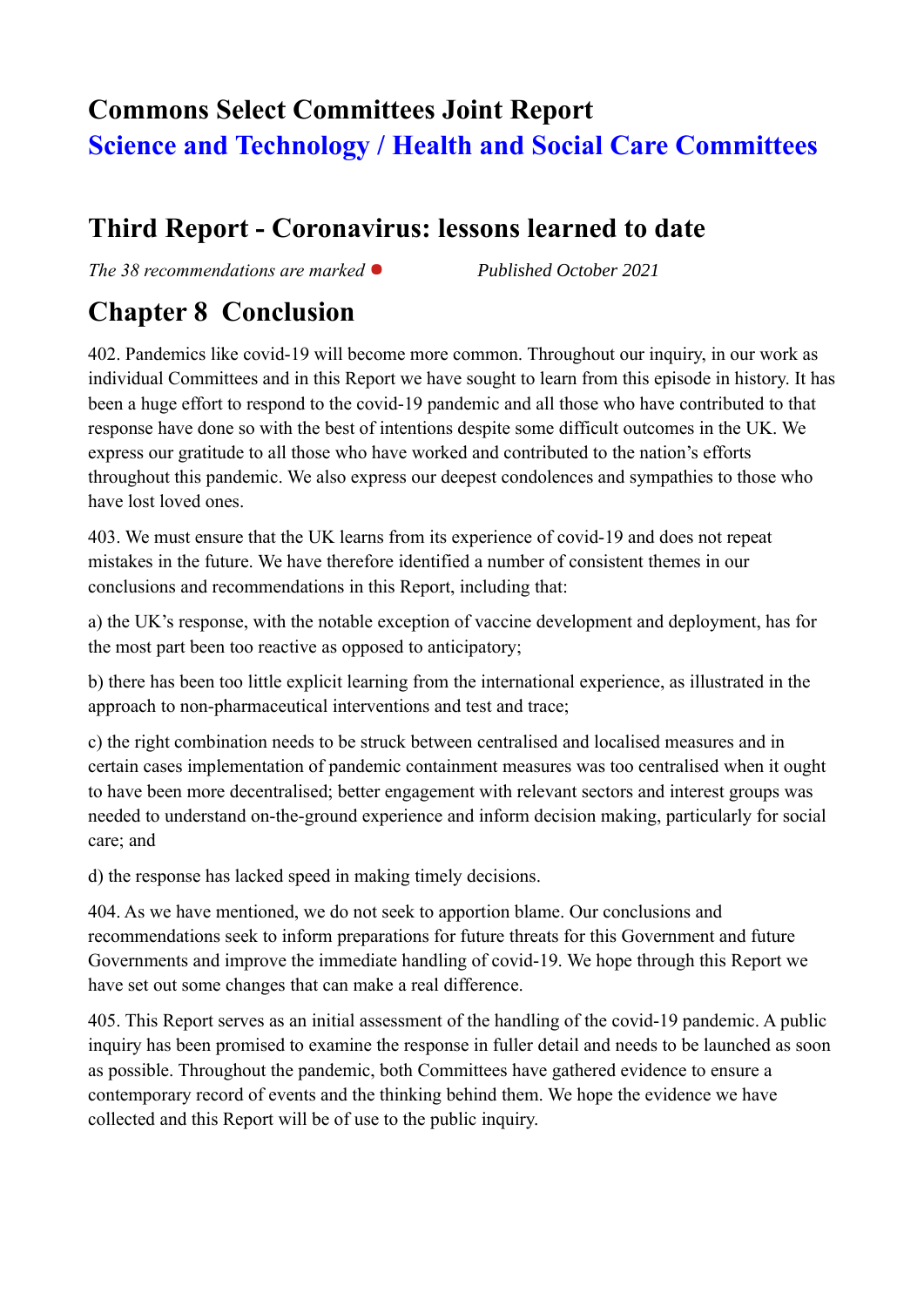# **Conclusions and recommendations**

## **Pandemic preparedness**

1. The UK has established procedures and structures to prepare for the nation's major future risks, including a National Risk Register, the Civil Contingencies Secretariat and the Scientific Advisory Group for Emergencies (SAGE). However, the anticipated future risk of pandemic disease focused too closely on influenza rather than diseases like SARS and MERS that had in recent years appeared in Asian countries. (Paragraph 58)

2. Previous exercises to test the national response capability, namely Exercises Cygnus and Winter Willow, did not squarely address a disease with the characteristics of covid-19. Nevertheless, some useful lessons were learned and applied, such as the drafting of legislative measures that might be needed. (Paragraph 59)

3. The operation of COBR was not well-suited to the modern demands of a pandemic response. It is especially concerning that its culture of confidentiality was considered by some to be so unreliable that alternative meetings were arranged that could command greater confidentiality among participants. (Paragraph 60)

4. The Civil Contingencies Secretariat did not have adequate resources to maintain a substantial standing capability to survey the development of potential threats, and it had a limited reach into the range of Government departments required to respond to a pandemic. The experience has been that this investment in resilience is at risk of being trumped by the day-to-day pressures of Government. (Paragraph 61)

5. Protocols to share data between public bodies involved in the response were too slow to establish and to become functional. This was especially true in the data flows from national to local government. (Paragraph 62)

6. The NHS responded quickly and strongly to the demands of the pandemic, but compared to other health systems it "runs hot"—with little spare capacity built in to cope with sudden and unexpected surges of demand such as in a pandemic. (Paragraph 63)

7. *A greater diversity of expertise and challenge—including from practitioners from other countries and a wider range of disciplines—should be included in the framing of the National Risk Register and the plans that emanate from it. Plans for the future should include a substantial and systematic method of learning from international practice during the course of an emergency*. (Paragraph 64)

8. *A standing capability should be established in Government, or reporting to it, to scan the horizon for future threats, with adequate resource and counting on specialists with an independence from short-term political and administrative pressures*. (Paragraph 65)

9. *The Government should ensure comprehensive plans are made for future risks and emergencies. The UK should aim to be a world leader in co-ordinating international resilience planning, including reform of the World Health Organisation to ensure that it is able to play a more effective role in future pandemics*. (Paragraph 66)

10. *The resourcing and capabilities of the Civil Contingencies Secretariat should be improved. The Civil Contingencies Secretariat should be empowered to 'stress test' plans and to ensure that*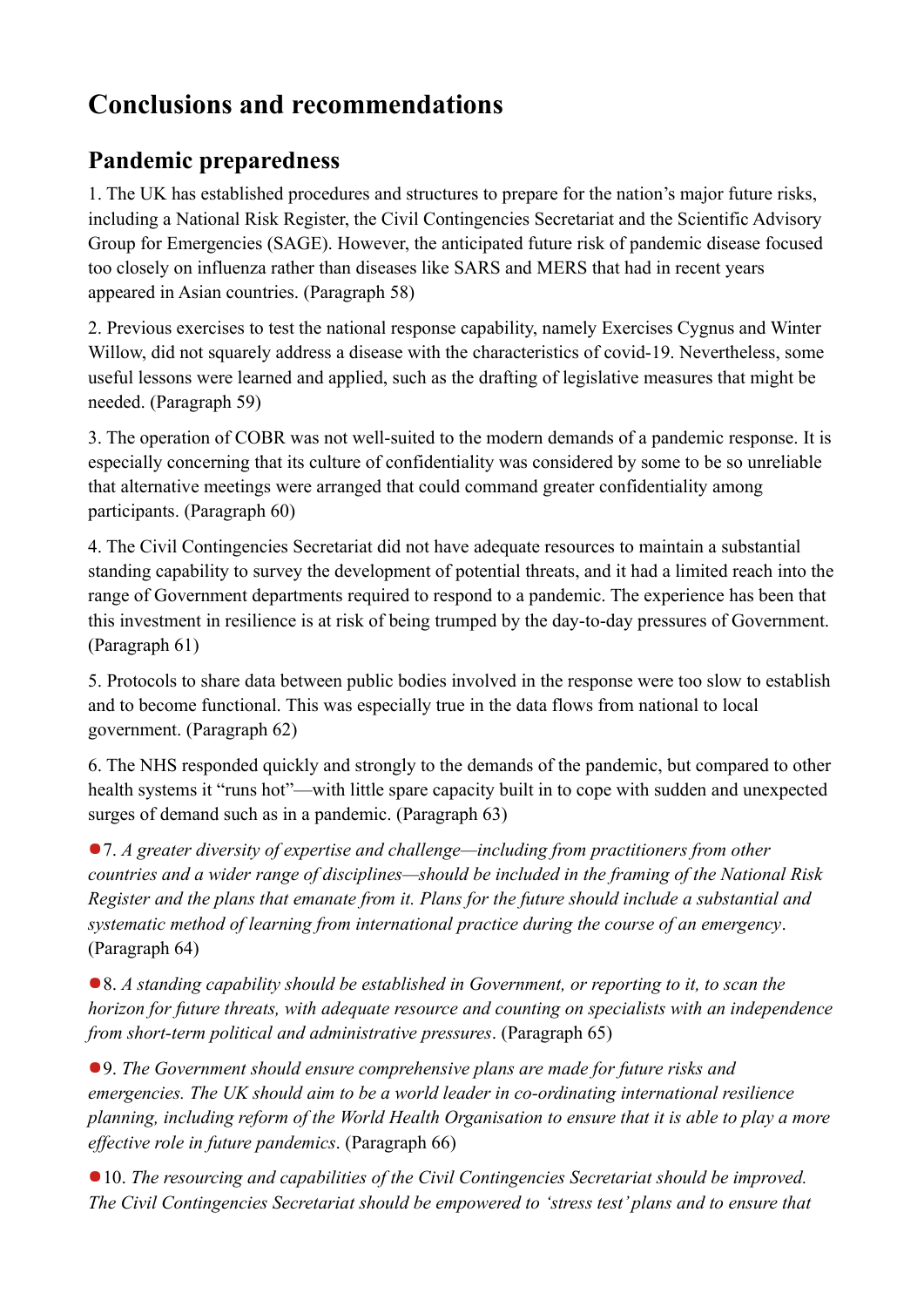*Departments are able to carry out a contingency plan if required. The details and results of these stress tests should be included in the Cabinet Office's annual report*. (Paragraph 67)

11. *Arrangements should be established and tested to allow immediate flows of data between bodies relevant to an emergency response with a mechanism to resolve immediately and decisively any disputes*. (Paragraph 68)

12. *The Armed Forces should have a more central and standing role in preparing for and responding to emergencies like pandemics, given the depth of capability and experience they have in planning, logistics and rapid mobilisation. The Civil Contingencies Secretariat should work with the Armed Forces to improve operational expertise in emergencies in public bodies*. (Paragraph 69)

13. *The Government and the NHS should consider establishing a volunteer reserve database so that volunteers who have had appropriate checks can be rapidly called up and deployed in an emergency rather than needing to begin from scratch*. (Paragraph 70)

14. *The experience of the demands placed on the NHS during the covid-19 pandemic should lead to a more explicit, and monitored, surge capacity being part of the long term organisation and funding of the NHS*. (Paragraph 71)

15. *The NHS should develop and publish new protocols for infection prevention and control in pandemics covering staffing, bed capacity and physical infrastructure. In developing these protocols the NHS should consider the importance of maintaining access for people accompanying some patients such as advocates for people with learning disabilities and birthing partners*. (Paragraph 72)

16. *Comprehensive analysis should be carried out to assess the safety of running the NHS with the limited latent capacity that it currently has, particularly in Intensive Care Units, critical care units and high dependency units*. (Paragraph 73)

17. *Building on the experience of staff working more flexibly during the pandemic and to enable more flexible staffing in the NHS, NHS England and Health Education England should develop proposals to better enable NHS staff to change clinical specialty mid-career and train in subspecialties*. (Paragraph 74)

### **Lockdowns and social distancing**

18. During the first three months of the covid pandemic, the UK followed the wrong policy in its use of non-pharmaceutical interventions. When the UK moved from the 'contain' to 'delay' stage, there was a policy of seeking to only moderate the speed of infection through the population flattening the curve—rather than seeking to arrest its spread. The policy was pursued until 23 March because of the official scientific advice the Government received, not in spite of it. Questions remain about whether the containment phase was pursued aggressively enough—we believe it could have been pursued for longer. During this period Government policy did not deviate from the scientific advice it received in any material respect. The fact that the UK approach reflected a consensus between official scientific advisers and the Government indicates a degree of groupthink that was present at the time which meant we were not as open to approaches being taken elsewhere —such as earlier lockdowns, border controls and effective test and trace—as we should have been. (Paragraph 152)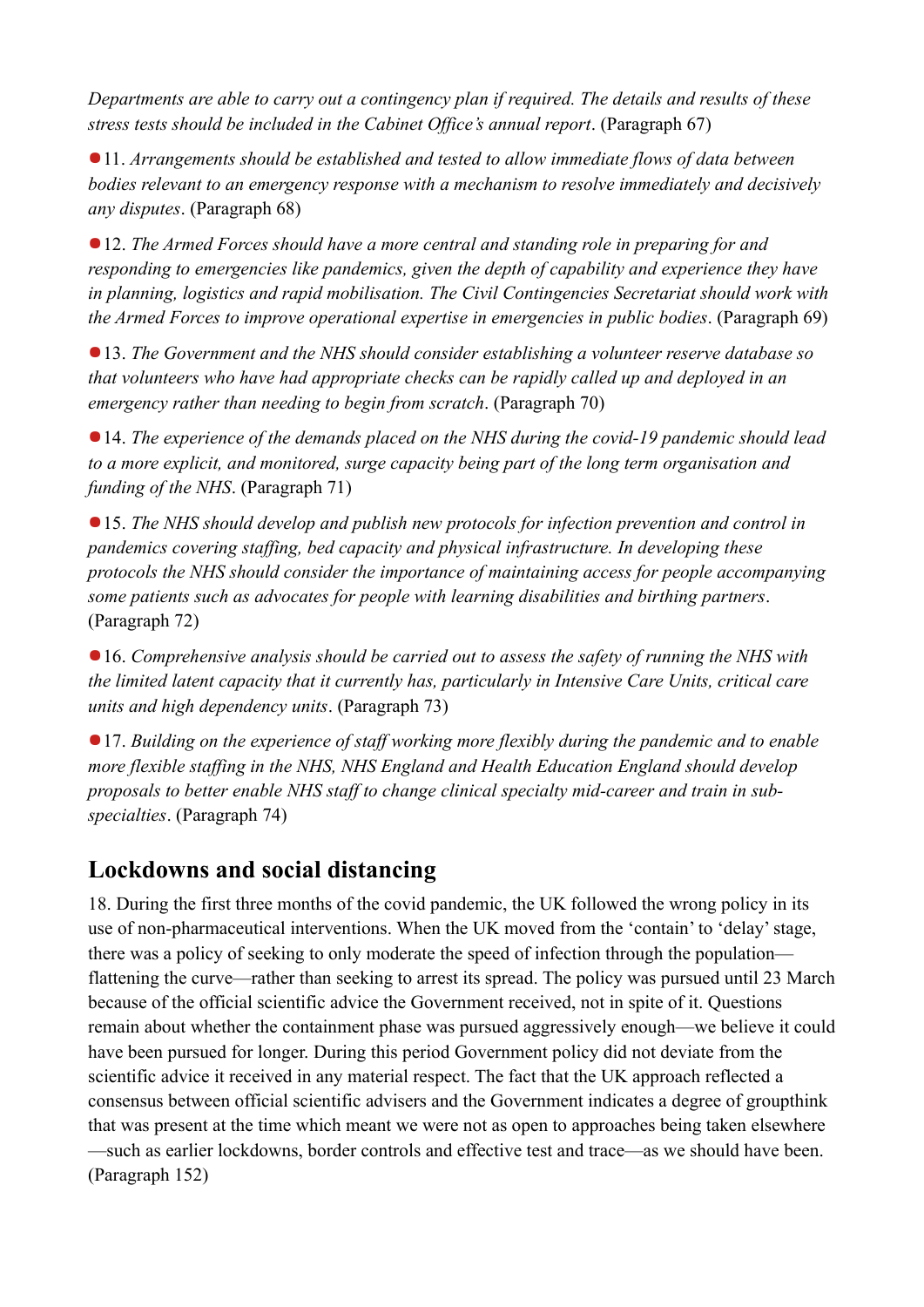19. The flattening the curve policy was implemented by introducing new restrictions only gradually and slowly, acting as if the spread of the virus were susceptible to calibrated control. Modelling at the time suggested that to suppress the spread of covid-19 too firmly would cause a resurgence when restrictions were lifted. This was thought likely to result in a peak in the autumn and winter when NHS pressures were already likely to be severe. In addition, it was thought that the public would only comply with severe restrictions for a limited period, and so those restrictions should not be applied before they were most needed. This approach should have been questioned at the time for a number of reasons:

- it entailed people contracting covid in large numbers with hundreds of thousands of deaths likely to result;
- other countries, in Asia and in Europe, including some with experience of SARS and MERS, had chosen to implement earlier, more comprehensive strategies of non-pharmaceutical interventions, which were having success; and
- suppressing the spread of the virus in the early period would have bought valuable time to consider what was the best way to manage the pandemic in the medium term. (Paragraph 153)

20. There are several possible explanations for what was a significant error in policy and advice early in the pandemic. These include:

- the lack of adequate data on the spread of covid-19, as a result of the inadequacy of the UK testing operation;
- overreliance on specific mathematical models when there were too many uncertainties;
- assumptions about public compliance with rules that turned out to have underestimated the willingness to conform even for long periods;
- the composition of SAGE suffered from a lack of representation from outside the United Kingdom; and
- a preference for a particular UK approach may have been favoured above advice based on emulation of what was being pursued elsewhere. (Paragraph 154)

21. Science proceeds through challenge and disputation, and new theories are tested unflinchingly against evidence. Yet Ministers and other advisers reported that they felt it difficult to challenge the views of their official scientific advisers. Those in Government have a duty to question and probe the assumptions behind any scientific advice given, particularly in a national emergency, but there is little evidence sufficient challenge took place. However, even when UK policy had changed to bring in a comprehensive national lockdown, the role of non-pharmaceutical interventions against covid-19 was complex, inconsistent and opaque for most of the rest of 2020. (Paragraph 155)

22. The second wave of covid infections, hospitalisations and deaths during the autumn and winter of 2020/21 was significantly driven by the emergence of a new variant, known as the Kent or Alpha variant. It is likely that a "circuit break" of temporary lockdown measures if introduced in September 2020, and earlier lockdown measures during the winter, could have impeded the rapid seeding and spread of the Kent variant. However, the existence of the Kent or Alpha variant was not known by the Government until 11 December 2020 so that the justification for taking earlier measures could not rely on information available at the time. (Paragraph 156)

23. Government public health communications are key to the public's understanding of and compliance with non-pharmaceutical interventions. Initial messaging from the Government early in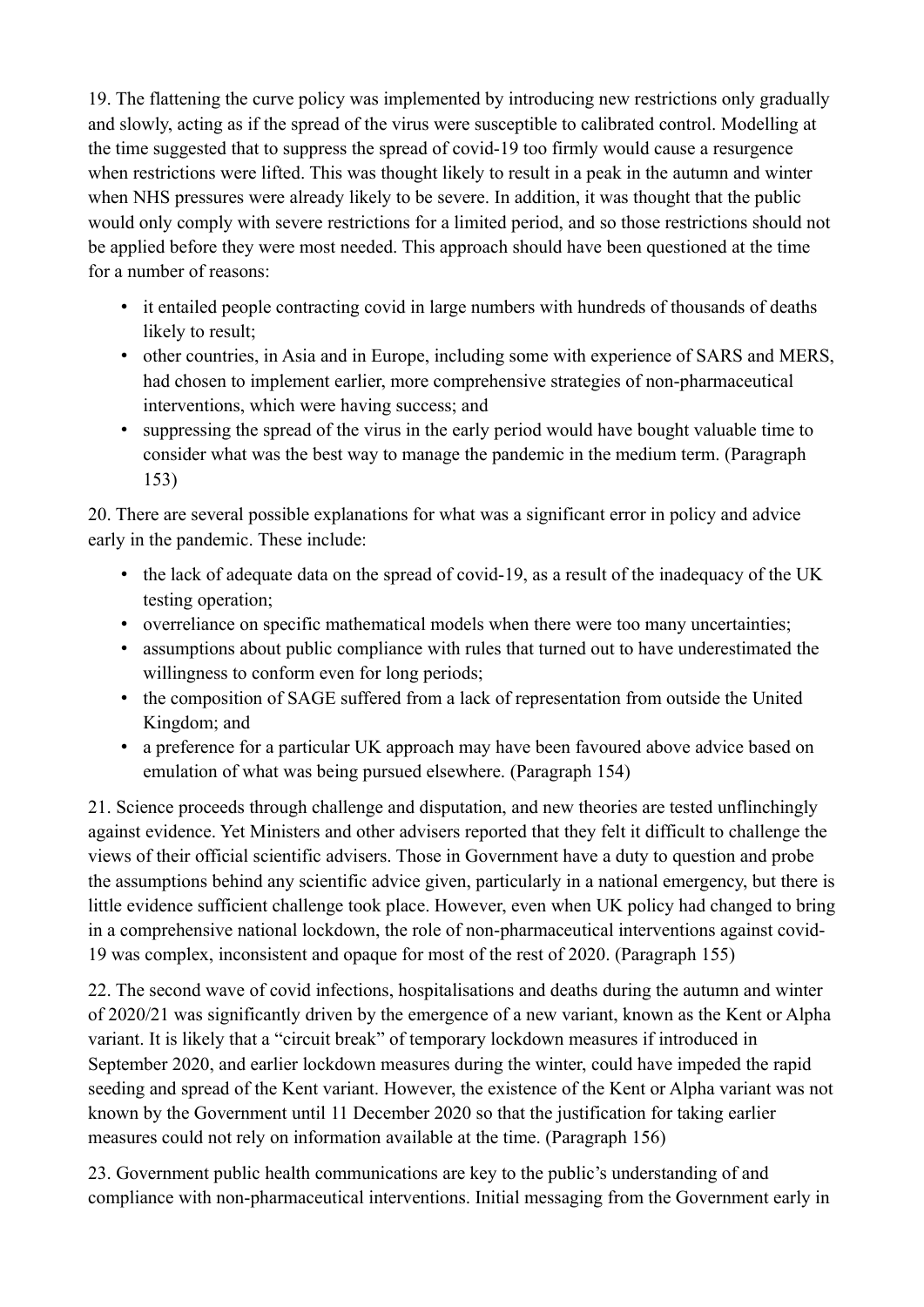the pandemic was strong, effective and undoubtedly contributed to the success of the first lockdown. After the gradual lifting of the first lockdown from May 2020, Government guidance became increasingly complex and harder to understand, with restrictions varying in different parts of the country. Government communications did not always reflect this nuance, leading to perceived inconsistency and divergent strategies across the four nations of the UK. (Paragraph 157)

24. *In the early days of a crisis, scientific advice may be necessarily uncertain: data may be unavailable, knowledge limited and time may be required for analysis to be conducted. In these circumstances it may be appropriate to act quickly, on a precautionary basis, rather than wait for more scientific certainty*. (Paragraph 158)

25. *In future an approach of greater questioning and challenge should characterise the development of policy. Ministers should have the confidence to follow a scientific approach themselves—being prepared to take a more robust approach to questioning and challenging the advice given. The Government and SAGE should also facilitate strong external and structured challenge to scientific advice, including from experts in countries around the world, and a wider range of disciplines*. (Paragraph 159)

26. *In bringing together many of the UK's most accomplished scientists, SAGE became a very UK body. In future, it should include more representation and a wider range of disciplines, from other countries, especially those which have experienced, or are experiencing, the same emergency*. (Paragraph 160)

27. *In a pandemic, the scientific advice from the SAGE co-chairs to the Government should be published within 24 hours of it being given, or the policy being decided, whichever is the later, to ensure the opportunity for rapid scientific challenge and guard against the risk of 'groupthink'. In addition, minutes and SAGE papers should be published within 48 hours of the meeting taking place*. (Paragraph 161)

28. *The Government, via the World Health Organisation, should make the case for an international standard of reporting covid-19 deaths and a framework for reporting disease related deaths for future pandemics*. (Paragraph 162)

### **Testing and contact tracing**

29. Despite being one of the first countries in the world to develop a test for covid in January 2020, the United Kingdom failed to translate that scientific leadership into operational success in establishing an effective test and trace system during the first year of the pandemic. Public Health England showed itself to be scientifically accomplished, but poor at delivering an operational testing system at the scale and urgency required by a pandemic. (Paragraph 232)

30. Testing capacity was treated too much as a parameter rather than a variable that could be changed by the Department of Health and Social Care and scientific advisers. What was being achieved in other countries, particularly East Asia, appeared to be of little interest in the initial weeks of the pandemic. This was an inexcusable oversight. It took a personal intervention by the then Secretary of State in April 2020 to drive a major increase in testing capacity. (Paragraph 233)

31. The resulting requirement to abandon testing people in the community during the critical early period of the pandemic cost many lives for a number of reasons including because: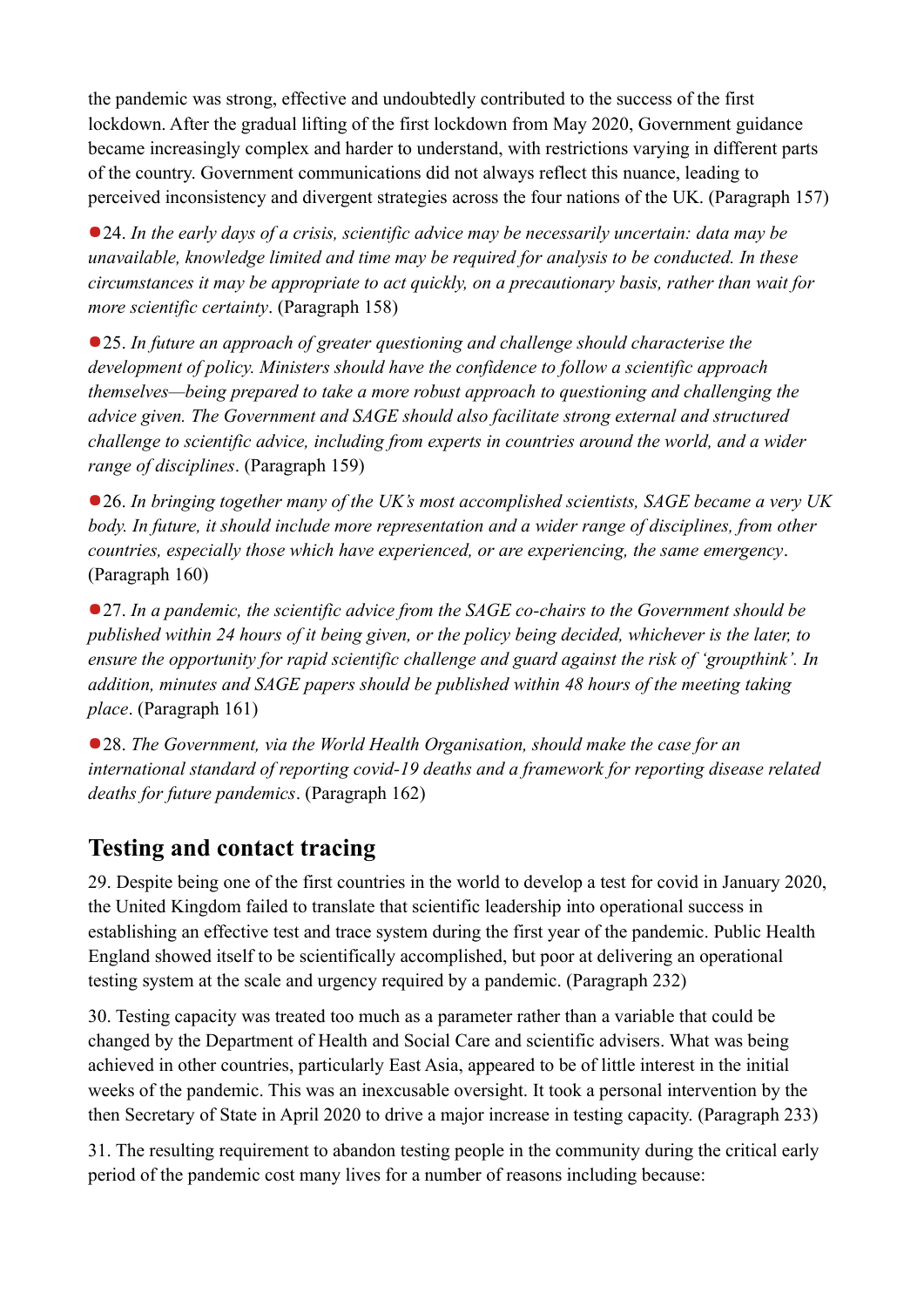a) many asymptomatic carriers were not tested and therefore identified and asked to isolate;

b) many older people were admitted to care homes either from the community or hospitals in ignorance of their covid status or that of staff working in care homes;

c) low levels of testing meant that the UK lost visibility of where the disease was spreading, among which groups and how quickly. For a crucial period our only insight into the spread of covid was by counting people so sick that they had to be admitted to hospital; and (Paragraph 234.c))

d) the receipt of a positive test result would have been likely to improve compliance with an isolation request. (Paragraph 234)

32. The new Test and Trace operation eventually established in May 2020 was a step in the right direction but set up much too late. Because of that delay there was huge pressure to get results quickly which meant that it followed a centralised model initially, meaning assistance from laboratories outside PHE—particularly university laboratories—was rebuffed. The same was true for contact tracing, where the established capabilities of local Directors of Public Health and their teams were not effectively harnessed during the initial response to the pandemic, despite local approaches providing effective in places where they were pursued. It is now clear that the optimal structure for test and trace is one that is locally driven with the ability to draw on central surge capacity—but it took the best part of a year to get to that point. In short, implementation was too centralised when it ought to have been more decentralised. (Paragraph 235)

33. Vast sums of taxpayers' money were directed to Test and Trace, justified by the benefits of avoiding further lockdowns. But ultimately those lockdowns happened. Were it not for the success of the Vaccine Taskforce and the NHS vaccination programme, it is likely that further lockdown restrictions would have been needed in Summer 2021. (Paragraph 236)

34. We recognise that the effectiveness of test and trace in reducing transmission is likely to be reduced when the prevalence of the virus is high, as highlighted by Professor Whitty and others, but it is clear from the latest data and the experience of September 2020 that even at the level of operational effectiveness, NHS Test and Trace has been unable to respond to rising rates of transmission of covid-19. (Paragraph 237)

35. The Test and Trace organisation has not, despite its branding, been run by the NHS, and has seen senior executives brought in from external bodies for short term contracts which reduces the institutional learning, from what was an intense period, that has been retained. It is a major concern that the new organisation responsible for test and trace is opaque in its structure and organisation. (Paragraph 238)

36. Partly because it was set up too late, NHS Test and Trace ultimately fell short of the expectations set for it. It has failed to make a significant enough impact on the course of the pandemic to justify the level of public investment it received. It clearly failed on its own terms, given its aim in September to "avoid the need for a second lockdown" by contributing to a reduction in the 'R' number. While we acknowledge that test, trace and isolate activities are just one —albeit crucial—component of the measures undertaken to tackle covid-19, NHS Test and Trace (NHSTT) clearly failed to achieve this central objective. NHSTT has also consistently failed to reach the 72-hour turnaround time as identified as necessary by SAGE, including a significant failure in September 2020. Further, although the Government first described the impact of NHSTT on reducing 'R' in December, it took an unacceptably long two months before the evidence and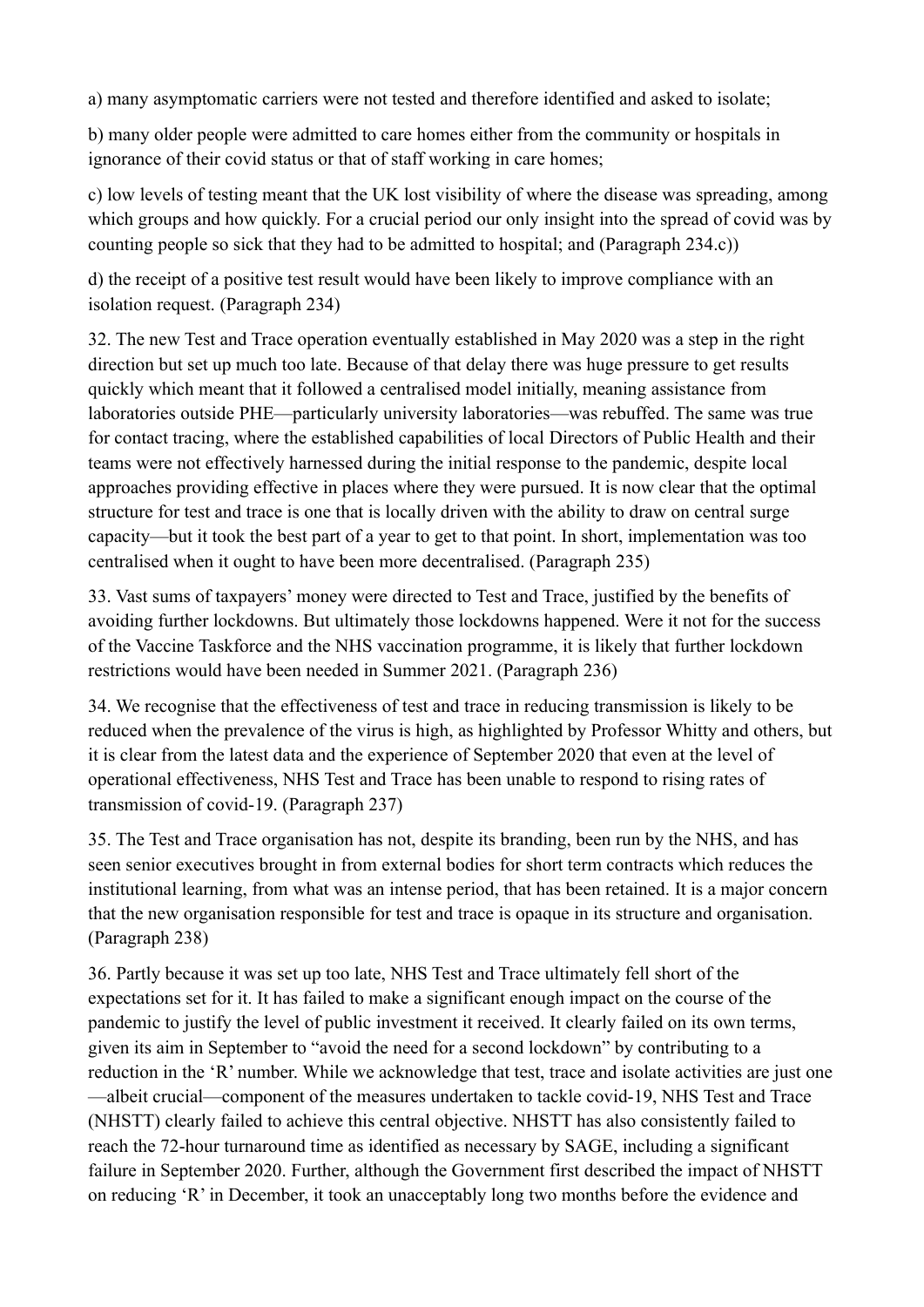analysis behind this assertion was made public. When it was published it became clear that the analysis was outdated, invalidating claims made at the time. The use of inaccurate data and the lack of transparency impeded effective public scrutiny at a crucial time in the pandemic. (Paragraph 239)

37. The National Audit Office has stated that "to achieve value for money NHST&T must be able to demonstrate both that the interventions it delivers are effective in achieving its objective, and that the mix of interventions is the most cost-effective use of public resources." After 18 months and many billions of pounds of taxpayers' funds, there is hope that the UK now has a capacity for testing and tracing that is adequate. It is a bitter irony that this point may only have been reached at the point in which the vaccination programme makes testing less of a critical component than it was previously. (Paragraph 240)

● 38. *Scientific excellence is not enough in test and trace programmes: the UK must develop greater operational competence in deployment. In particular, the Government must ensure that both the new UK Health Security Agency and local authorities have the capability and funding to stand up both central surge capacity and locally-driven testing and contact tracing within seven days of a public health emergency being declared*. (Paragraph 241)

39. *Public Health England and its successor bodies, as well as Ministers and their scientific advisers, should be more willing to study and emulate the practice of other countries with urgency and agility, especially during a crisis. A culture must be established that looks proactively to collaborate with other organisations, rather than to reject assistance*. (Paragraph 242)

40. *Those responsible for future test and trace programmes should establish a culture and processes to learn rapidly from errors and to act to prevent them being repeated*. (Paragraph 243)

41. *The reactive, short-term horizon of test and trace for much of the pandemic must be replaced by a capacity for anticipation and preparation—even during the course of an emergency*. (Paragraph 244)

42. *The organisation of the bodies responsible for testing and tracing should be open and transparent both about their operations and the basis of their decisions*. (Paragraph 245)

### **Social care**

43. The covid-19 pandemic has put massive strain on a social care sector already under huge pressure, which has a particular focus on caring for elderly people who have been at the greatest risk of death from covid. (Paragraph 288)

44. Social care had a less prominent voice in Government during the early stages of the pandemic than did the NHS. (Paragraph 289)

45. The discharge of elderly people from NHS hospitals into care homes without having been tested at the beginning of the pandemic—while understandable as the NHS prepared to accept a surge of covid patients—had the unintended consequence of contributing to the spread of infection in care homes. The seeding of infections also happened as a result of staff entering care homes, and the failure to recognise this risk early is a symptom of the inadequate initial focus on social care. The lack of available testing at the time meant that the extent of spread by each route of transmission cannot be fully known and has not been conclusively determined by the report commissioned from PHE by the Government. (Paragraph 290)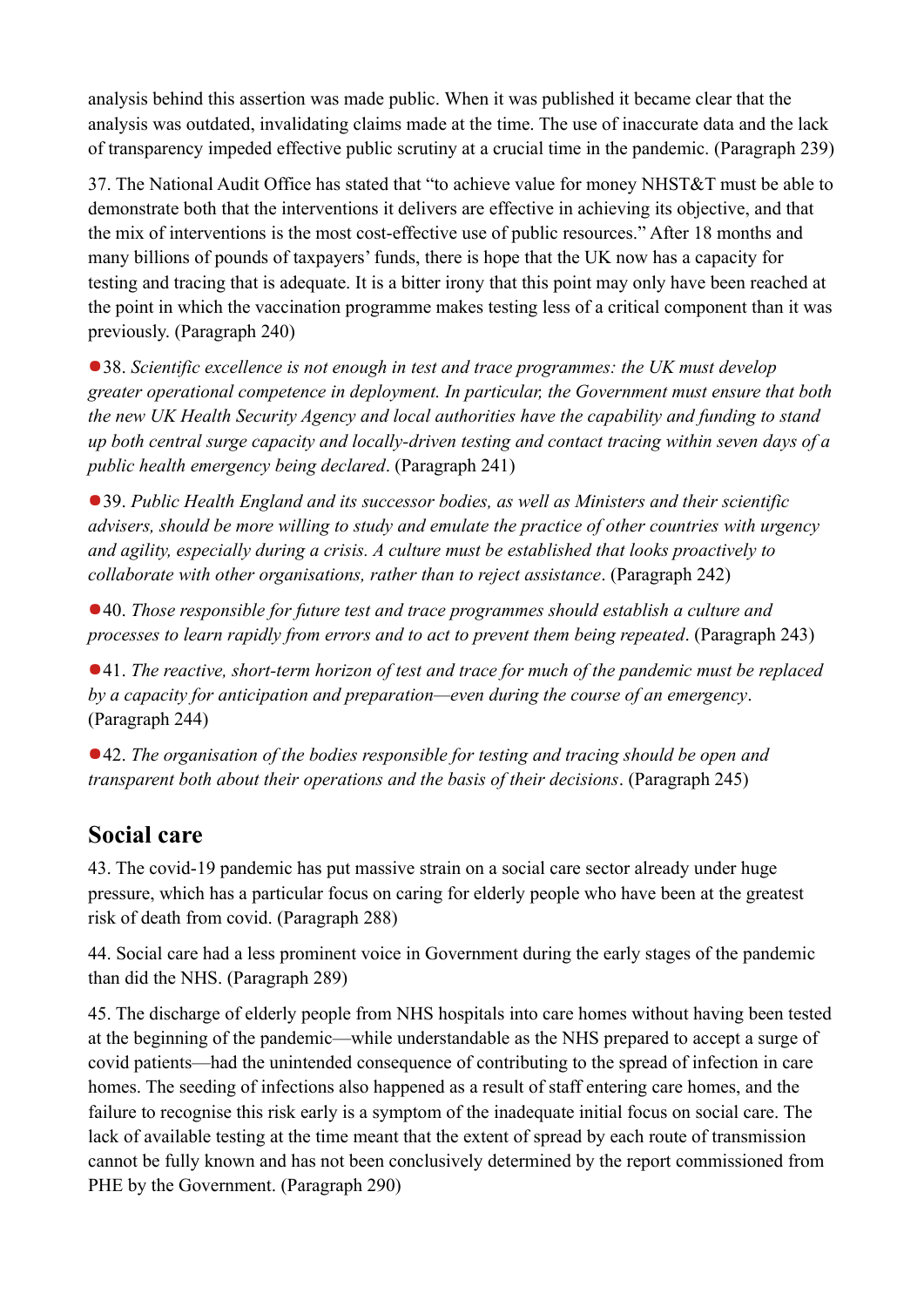46. Staff shortages, the lack of testing, difficulties in obtaining PPE and the design of care settings to enable communal living hampered isolation and infection control and the ability to keep covid at bay. Social care staff in care homes and providing domiciliary care worked under strenuous conditions, at risk to themselves, to provide care to people. (Paragraph 291)

47. Many of these pressures on the social care sector—such as funding and workforce—are longstanding and must be resolved urgently. Pressures on the social care workforce are likely to be compounded this autumn by the mandate that people working in the social care sector must be fully vaccinated to continue to provide care in residential care homes. (Paragraph 292)

48. *Planning for future pandemics should have a more developed and explicit consideration of the intense interaction between the NHS and social care. The prominence of social care within the Department of Health and Social Care should be enhanced and Ministers must address the relative lack of knowledge and experience of social care within the Department and senior levels of the NHS. The Department should ensure that future policy and guidance relating to the sector is wellinformed and reflects the diversity of the sector. The Department must also set out how it plans to retain the expertise of the Social Care Taskforce on a more permanent basis*. (Paragraph 293)

49. *Long term reform of social care is overdue and should be pursued as a matter of urgency. The Government's recent announcement on the future of social care is welcome, but the long-term future of the sector remains unresolved. We endorse the Health and Social Care Committee's call for a 10 Year Plan for Social Care to accompany the 10 Year Plan for the NHS. It must ensure that there is parity between the health and care sectors so that social care is given proper priority in a future crisis*. (Paragraph 294)

50. *We endorse the Health and Social Care Committee's call for additional resources to be directed to social care. That Committee has made the case for an increase of £7 billion a year by 2023/4. We note that despite the Government's recent announcement the level of new investment in social care from 2023/24 remains unclear*. (Paragraph 295)

51. *The Government should review the provision of infection prevention and control measures, including infection prevention and control nurses, to social care and ensure that social care providers, particularly care homes, are able to conduct regular pandemic preparedness drills. The Government must ensure that care homes have isolation facilities and social care providers are able to provide safe visiting for family and friends of care home residents*. (Paragraph 296)

### **At risk communities**

52. The impact of covid-19 has been uneven across the population, with some sections of society suffering significantly higher illness and deaths than the nation as a whole. (Paragraph 330)

53. During the initial phase of the pandemic Black, Asian and minority ethnic people experienced significantly higher levels of severe illness and death from covid than was typical the population as a whole. Research conducted so far suggests that the drivers of these elevated levels of impact among Black, Asian and minority ethnic people arise from greater likelihood of jobs that come with higher exposure to covid infection; more challenging social and economic circumstances; more densely occupied housing; and comorbidities from different health conditions. These are classic features of inequality in society and in the economy. (Paragraph 331)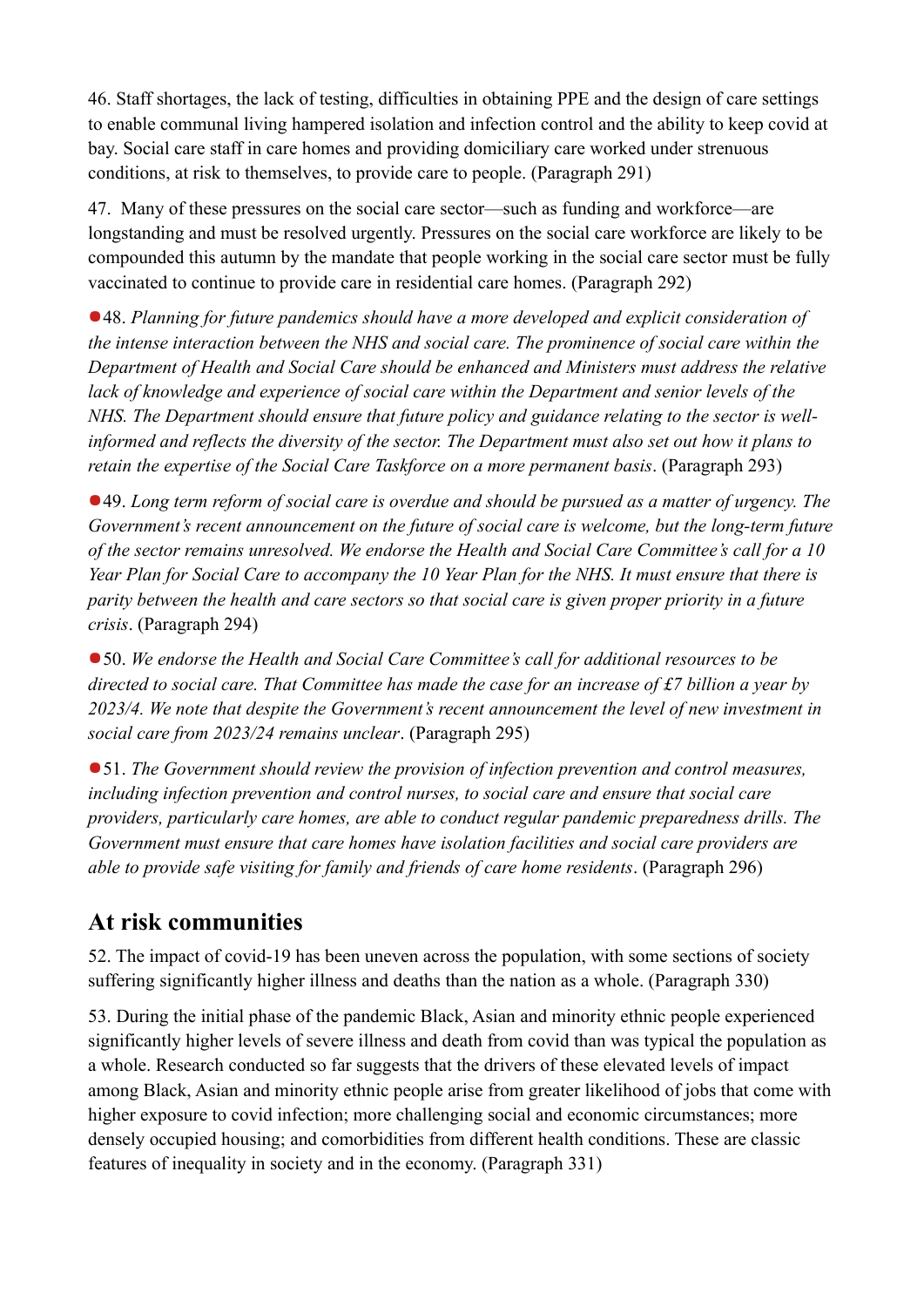54. Staff from Black, Asian and minority ethnic backgrounds are crucial to the NHS and care sectors. The covid-19 pandemic has brought the experiences of these staff into sharp focus. It is telling that the first ten NHS staff to die from covid-19 were from Black, Asian and minority ethnic backgrounds, and evidence has since confirmed that the impact of covid-19 on this section of the workforce has been significant. While the NHS has made progress in recent years, the experience of people from BAME groups during the pandemic has made it clear that inequalities persist. (Paragraph 332)

55. People with learning disabilities have experienced significantly higher death rates from covid-19 than the country as a whole. Deaths have been especially high among younger adults with learning disabilities. Initial research suggests that people with learning disabilities entered the pandemic from a position of heightened vulnerability because of existing comorbidities. This was compounded by particular barriers to accessing NHS treatment during the pandemic arising from restrictions on non-covid care and limits on the ability of carers and advocates to attend hospital with people with learning disabilities. (Paragraph 333)

56. Although there was never national NHS guidance to apply "Do not attempt CPR" (DNACPR) notices to people with learning disabilities, there have been widespread concerns that there were cases in which they have been issued inappropriately during the pandemic. (Paragraph 334)

57. *The Government should ensure its 'levelling up' agenda includes specific policies to reduce health inequalities, with a particular focus on ensuring that certain groups, including people from Black, Asian and minority ethnic backgrounds, do not continue to face unequal health outcomes*. (Paragraph 335)

58. *It is essential that in any future crisis, NHS staff from Black, Asian and minority ethnic backgrounds are included in emergency planning and decision-making structures. NHS England should accelerate efforts to ensure that NHS leadership in every trust, foundation trust and Clinical Commissioning Group is representative of the overall Black, Asian and ethnic minority workforce*. (Paragraph 336)

59. *Leadership in NHS England and Improvement should also increase their engagement with Black, Asian and minority ethnic worker organisations and trade unions to ensure that Black, Asian and minority ethnic members of staff feel valued by the organisation, are involved in decisionmaking processes and feel able to speak up when they are not being protected*. (Paragraph 337)

60. *It is unacceptable that staff from Black, Asian and minority ethnic communities did not have equal levels of access to appropriate and useable personal protective equipment as their white colleagues during the pandemic. The Government must learn from the initial shortage of appropriate PPE for these staff and set out a strategy to secure a supply chain of PPE that works for all staff in the NHS and care sectors*. (Paragraph 338)

61. *The NHS, local authorities and the Government should ensure that health advice during the remainder of the pandemic and in any future emergencies should be available in a full range of*  languages, and that outreach programmes should reflect what is most effective in the cultural *context of different communities*. (Paragraph 339)

■62. In planning for future health emergencies, the Department of Health and Social Care and the *NHS should consider the specific difficulties faced by people with learning disabilities and their*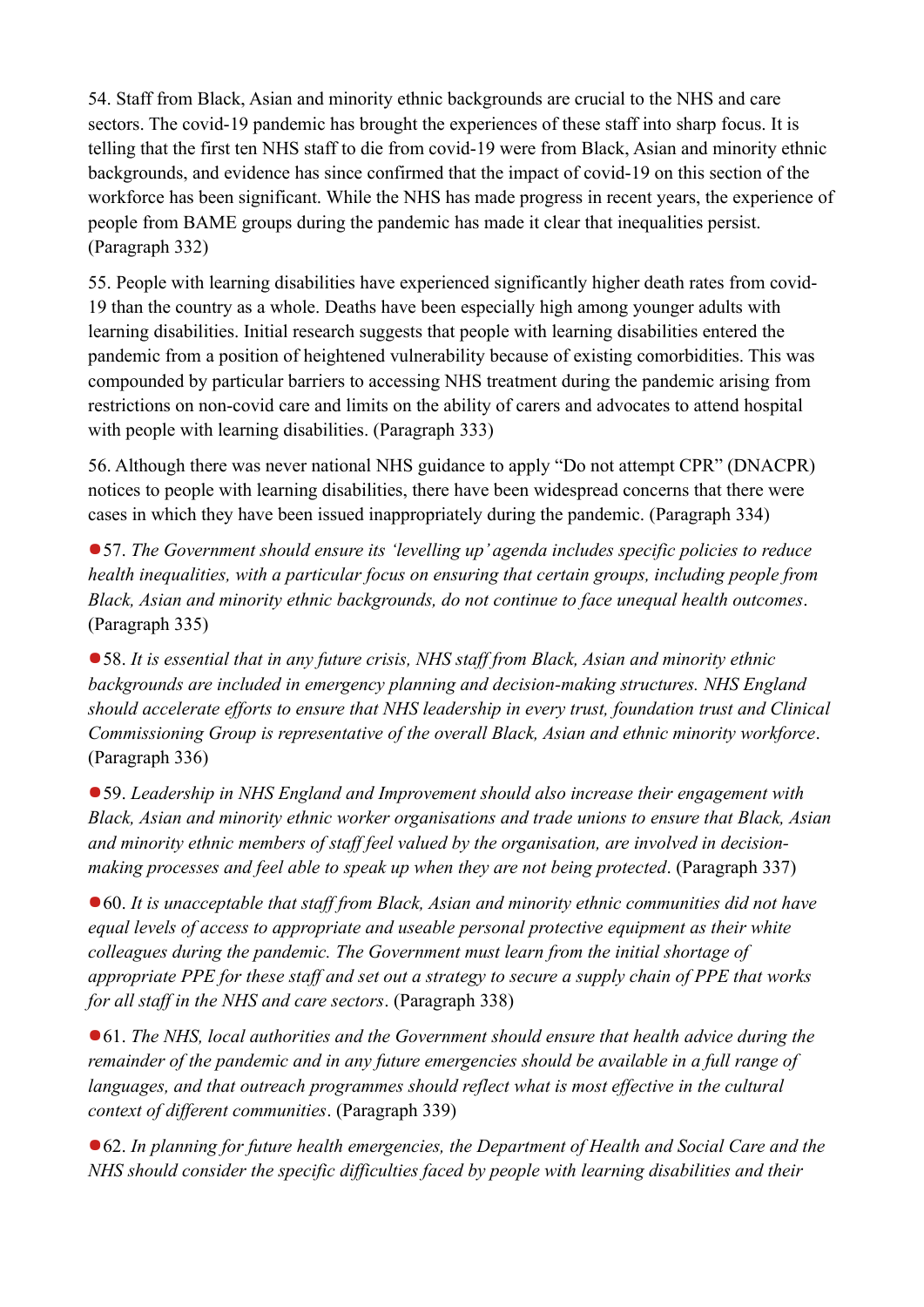*families and recognise the barriers to understanding and communication which, if not overcome, can lead to avoidable deaths of vulnerable people*. (Paragraph 340)

63. *The NHS should improve the data it holds on people with learning disabilities so that this group of patients can be more appropriately considered for vaccination*. (Paragraph 341)

64. *The NHS should ensure the guidance on DNACPR notices is clear and properly understood by healthcare professionals and individuals, especially in circumstances where a patient's carer or advocate may not be able to be present in hospital*. (Paragraph 342)

### **Vaccines**

65. The Government presciently identified that a vaccine would be the long-term route out of the pandemic and supported the research and development of a number of covid-19 vaccines, including the successful Oxford/AstraZeneca vaccine. A significant part of the success of the Oxford/AstraZeneca vaccine was due to the Government's early investment in research and development. Investment and support through existing channels and forums such as the UK Vaccine Network have clearly paid off and illustrate the importance of looking ahead for future challenges. (Paragraph 389)

66. The UK vaccination programme—from discovery of potential vaccines against covid-19 to the vaccination of nearly 80% of the adult population by 1 September 2021—has been one of the most successful and effective initiatives in the history of UK science and public administration. Millions of lives will ultimately be saved as a result of the global vaccine effort, in which the UK has played a leading part. In the UK alone, the successful deployment of effective vaccines has allowed, as at September 2021, a resumption of much of normal life, with incalculable benefits to people's lives, livelihoods and to society. (Paragraph 390)

67. The strength of the UK's scientific base—that is to say, the institutions, people, and previous experience on which the discoveries made depended—was foundational to the success of the programme. The Government responded, from the outset, decisively and with alacrity to the need for additional funding to advance projects with a potential to develop new vaccines. (Paragraph 391)

68. The UK regulatory authorities—principally the MHRA and the JCVI—approached their crucial remit with authority and creativity. Allowing the results of clinical trials to be submitted on a rolling basis made the UK the first Western country in the world to approve a vaccine. The bold decision to extend the interval between doses allowed more people to be vaccinated more quickly and so protected the population. (Paragraph 392)

69. The establishment—following the suggestion of Sir Patrick Vallance—of the Vaccine Taskforce outside the Department of Health and Social Care, and comprising a portfolio of experienced individuals from industry, healthcare, science and Government was a masterstroke. The bold, authoritative leadership of Kate Bingham was of crucial importance. The Vaccine Taskforce carried forward the model established in the Life Sciences Industrial Strategy. That strategy also highlighted and acted upon the relative lack of UK vaccine manufacturing capacity. The Government was right to act to accelerate the delivery of institutions like the Vaccines Manufacturing Innovation Centre proposed in the Industrial Strategy, and to have invested further in manufacturing capacity. (Paragraph 393)